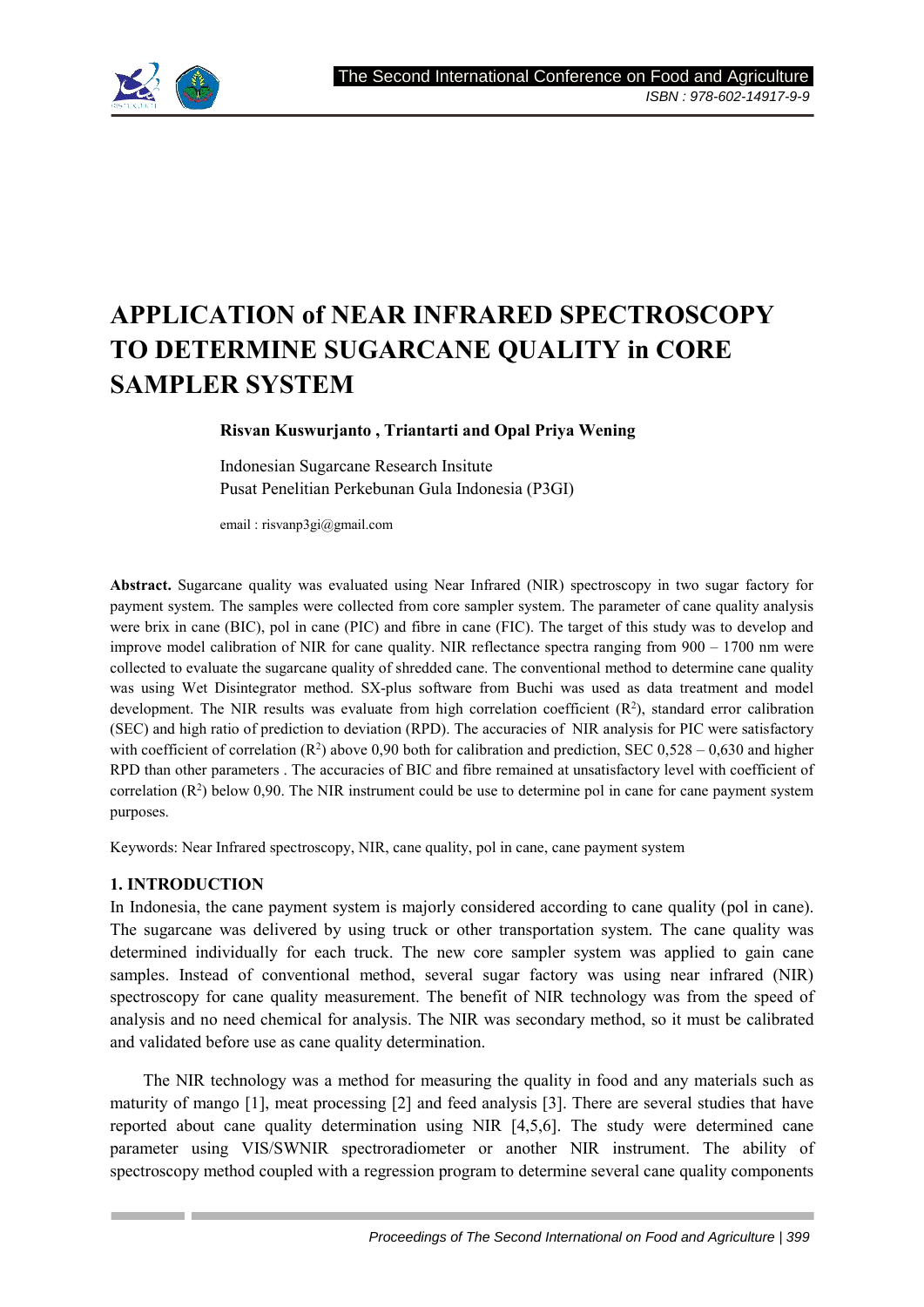

by a single scanning has given this instrument in saving time and cost. Recent study by Taira [7,8,9] developed the nondestructive method for the measurement of sugar quality in shredded cane. Taira study was to developed NIR calibration equation for cane payment purposes in Japan. The Use of NIR technologies has led to a significant decrease in the costs associated with cane quality [10].

NIR for cane payment purpose has been developed in Indonesia since 2013. Several sugar factory have applied NIR to determine cane juice quality. Meanwhile, the use of NIR for shredded cane was started in East Java since 2018. Another country such as Japan [11], Kenya [12], Australia [13], and South Africa [14] also use NIR for direct analysis of cane for cane payment purposes. The main parameter for cane quality was pol in cane value. The conventional method for pol in cane determination was a complex procedure included chemical and sequence analysis. By using NIR as secondary method the determination of pol in cane value can be reduced. This work aims to find the best calibration and validation of shredded cane using NIR. The NIR spectra were obtained from the shredded cane from core sampler system.

# **2. MATERIAL and METHOD**

## *Sample preparation*

Data acquisition reported for calibration began from May to October 2018 in Pesantren Baru and Gempolkrep Sugar Factory (SF) . The data was collected from the core sampler system, Figure 1. The cane sample collected from randomly selected truck by the core sampler. The cane sample from truck was shredded then separated for NIR scanning and wet analysis. The weight of cane for each sampling were 5 kg.



Figure 1. Core Sampler System and Shredded Cane Sample

# *Chemical Analysis*

Sugarcane quality analysis consists of three parameters, ie pol in cane (PIC), brix in cane (BIC) and fibre in cane (FIC). The analysis was performed in the laboratory service using Wet Disintegrator (WD) methods [15]. WD method using JEFFCO WET DISINTEGRATOR and bagasse dryer. Other supporting equipment were top a loading balance, Saccharomat Schmidt Haensch NIR W2 model for polarization readings and ABBE Refractometer NAR-1T Liquid for brix reading.

# *Procedure Analysis:*

Weight 1000 gr  $(\pm 0.1 \text{ gr})$  of shredded cane, and then insert the sample into Wet Disintegrator. Add 2000 gr of water, closed wet disintegrator then run for 20 minutes. After the wet disintegrator had stopped, take the juice extract by filtering it using a rough filter. Homogenize the extract and then take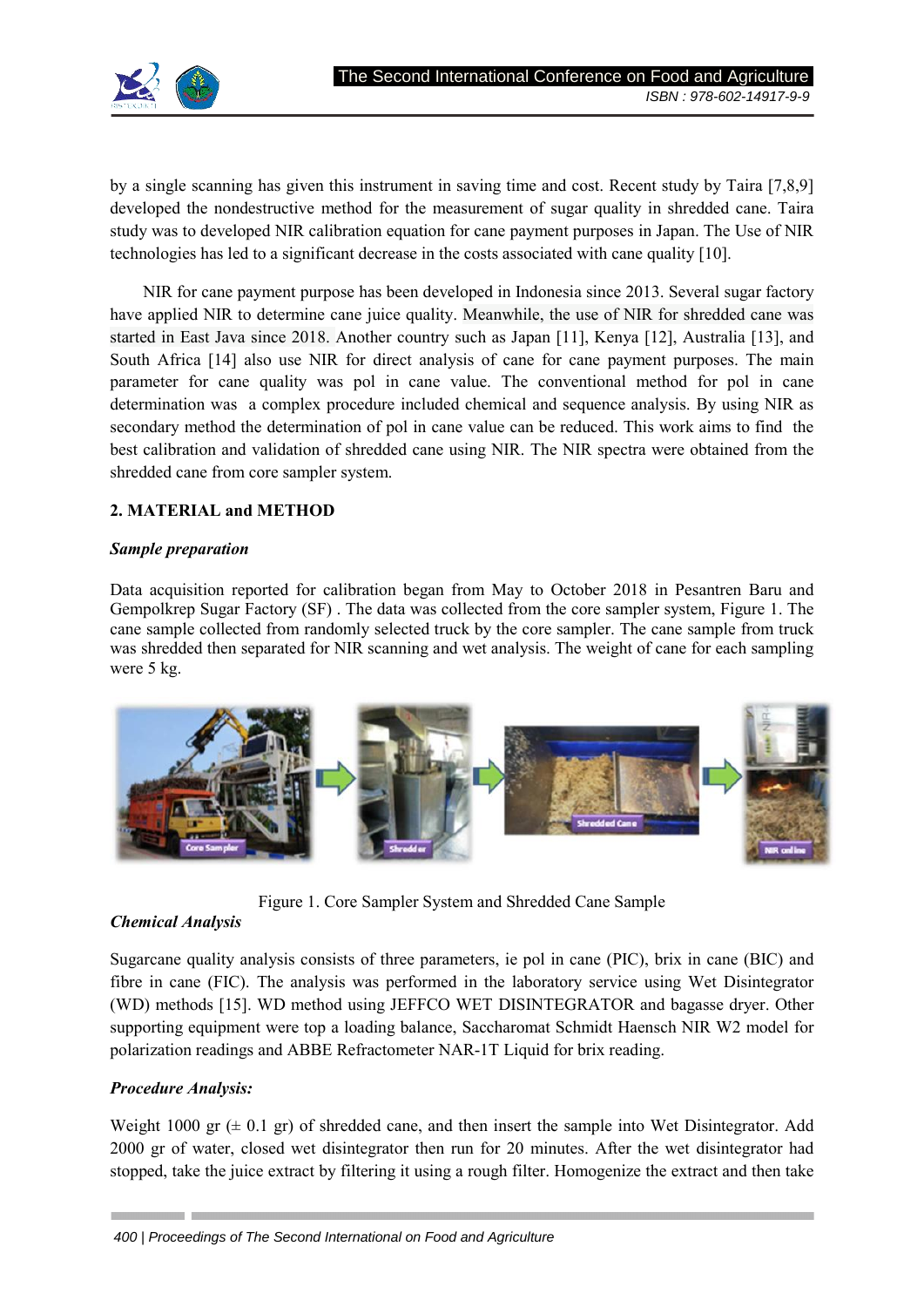

as much as 300 ml to analyze its brix and pol contents. For moisture content analysis, weight the empty container and record the mass to the nearest 0.1 g, m<sub>0</sub>. Add approximately 100 g ( $\pm$  0.1 gr) of shredded cane to the empty container, m<sub>1</sub>. Place the container plus shredded cane in the drying tool and dry at  $110\pm3\degree$ C for 2 hours. Weight the container plus dried shredded cane sample and record the mass to the nearest  $0.1$  g,  $m<sub>2</sub>$ . The calculation as follows:

$$
moisture\%cane = 100 \frac{m_1 - m_2}{m_1 - m_0} \tag{1}
$$

$$
pol in cane = p \frac{\phi + w}{\theta - b} \tag{2}
$$

Where

*p =* pol in cane extract from wet disintegrator  $b = 0$ brix of extract from wet disintegrator

$$
\phi = 100 \frac{\frac{x+y}{x} - \left[1 + \frac{z}{100}\right]}{\left[1 + \frac{z}{100}\right]}
$$
 (3)

$$
\theta = \frac{100}{1 + \frac{z}{100}} \tag{4}
$$

Where

 $x =$  mass of cane

y = mass of water added

 $z = \frac{9}{b}$  free water (25% generally is used)

 $w =$ moisture in cane

$$
fiber\%cane = 100 \frac{100 - w - b\left(\frac{x+y}{x}\right)}{100 - b\left(1 + \frac{z}{100}\right)} \quad (5)
$$

# **NIR Instrument and Data Analysis**

An automated NIR instrument (Patria Cane Analyzer) was use for shredded cane analysis, Fig 2. The cane analyzer consist of shredder, conveyor, Buchi NIR-ONLINE system, controller and personal computer for data collection. An approximately of 5 kg shredded cane was fed into the shredder. To perform NIR measurement, the shredded cane was discharged onto the conveyor and levelled by a plate to form a uniform surface of shredded cane. The speed of the conveyor was controlled by software. Through a constant speed, the shredded cane delivered into NIR measurement. While the shredded cane travelling at the conveyor, the sample was irradiated with NIR from above. The measurement distance between the samples and detector was approximately 10 cm.

The spectra of dried shredded cane was recorded in reflectance mode from  $400 - 2500$  nm. The reflectance data was converted into absorbance data. The result of the wet chemical analysis was input into the software and analyzed. The SX-Plus V.30 Build 55.1510.2203 [SP1] calibration software was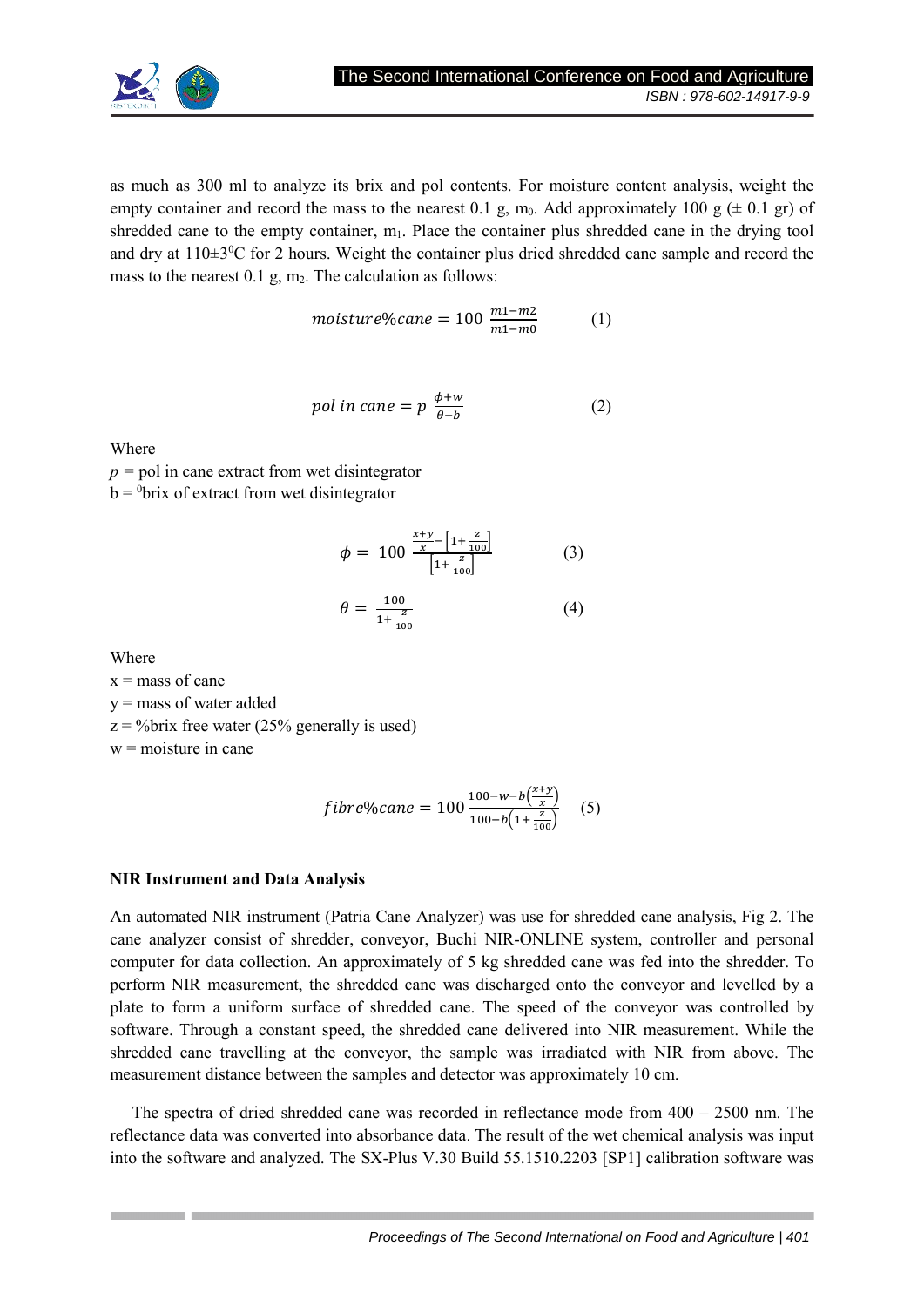

used for data processing and statistical analysis. Quantitative calibrations were developed for predicting cane quality parameters. The prediction equation was obtained using partial least square as regression method. Data preprocessing using Mahalanobis and 2nd derivative [16, 17]. Samples for validation were selected randomly by taking one of every 5 samples from the entire data. The statistics used to select the best equations were: standard error of calibration (SEC), coefficient of determination of calibration  $(R^2)$ , standard error of cross-validation (SECV), coefficient of determination for crossvalidation  $(r^2)$  and RPD or relative predicted determinant, [18].





# **3. RESULT and DISCUSSION**

The calibration equation for cane paramaters were made using 570 samples for Pesantren Baru Sugar Factory (SF) and 468 samples for Gempolkrep SF. The calibration models were formulated by applying partial least square (PLS) regression. The prediction were using 100 independent samples for each SF. In this study calibration models for cane quality were scanning using 900 – 1700 wavelength ranges. Table 1 shows the calibration and prediction result of cane quality in two SF.

The PIC paramaters showing the best result for both SF with coefficient of determination for calibration ( $\mathbb{R}^2$ c) were 0,938 and 0,936; coefficient of determination for prediction ( $r^2$ p) 0.916 and 0.916, respectively.. Figure 3 shows the example of scatter plot of the prediction using independent samples. The RPD for PIC also higher than other parameters. RPD values is indication of model robustness. Rate of RPD values according to [19] where values above 3 represent a good models, while values below 2.3 indicate a poor calibration performance. The result from calibration and prediction sets shows that NIR was a promising method to predict cane quality. The calibration result for BIC and PIC were similar with previous work. Table 2 shows the comparison between our work and literature. The result for PIC was similar with the literature with  $R^2$  around  $0.90 - 0.96$  %.

However the result for FIC still low with  $R^2$  for both SF were 0.784 and 0.786, respectively. Their standard error also remain high above 1 % and the RPD is the lowest than other paramaters. These result also similar with the previous work where the  $\mathbb{R}^2$  of fiber between 0.68 – 0.90 (Table 2). The level of FIC was determined based on calculation between moisture and brix content. The sugarcane sampling from truck were accompanied by trash and other extraneous matter. These condition were made a non-uniform samples. Consequently the NIR scanning and predicted values will be at variance with the wet analysis. Since the higher variation of trash content the relationship between NIR and wet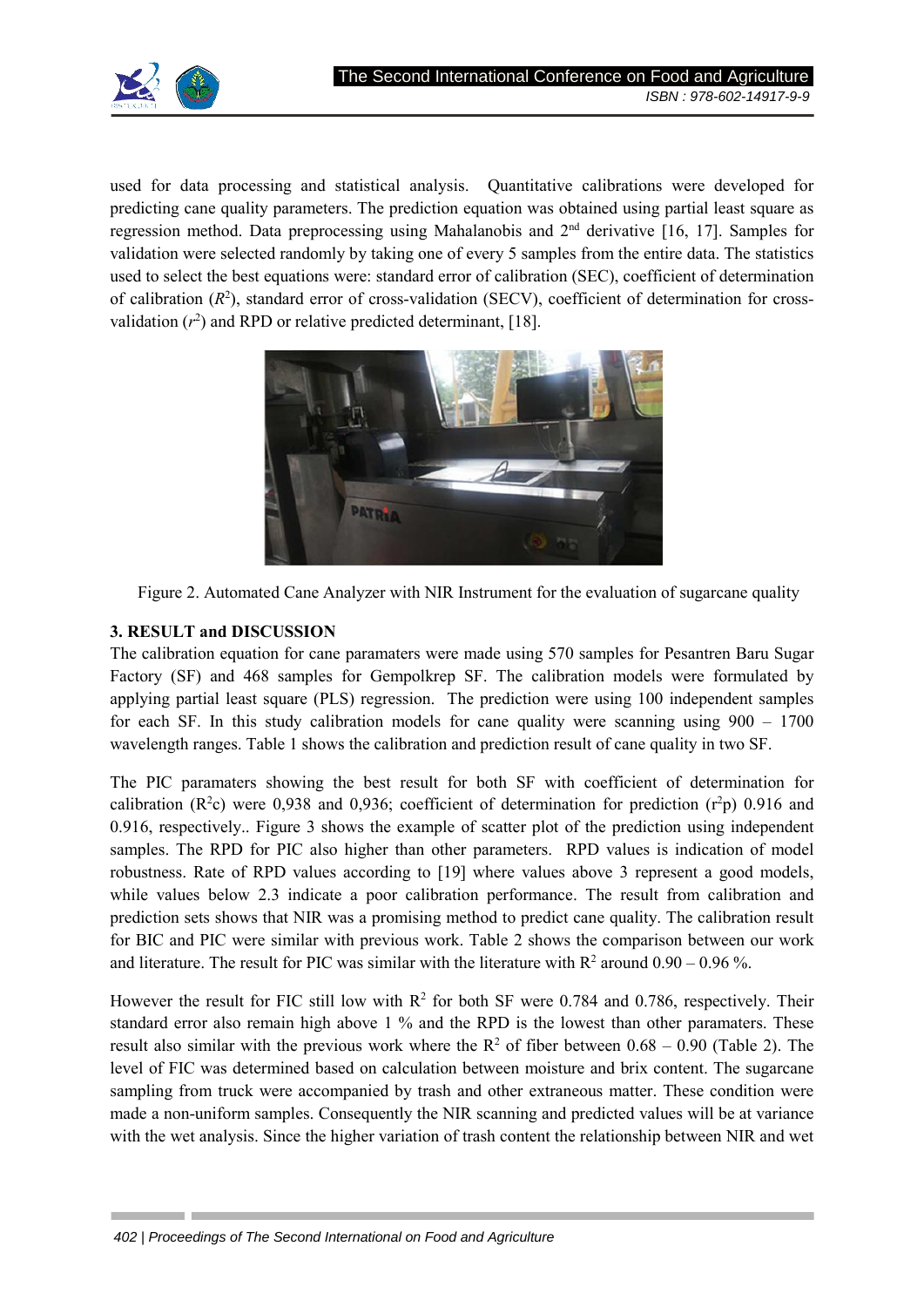

analysis will be poorer for the higher variation of trash content.. The variance of sugarcane homogeneity was consistent with the result of standard error estimation.

However, the cane payment system calculation only based on the PIC parameters. The calculation for sugar recovery based on the PIC and factory efficiency. Then, the share of sugar for farmers based on the sugar recovery and weight of the sugarcane from each truck. According to the result, we conclude that PIC measurement for cane payment using automated NIR system was possible. By using the NIR system also have more advantage by reducing chemical for wet analysis and enough accuracy for cane quality evaluation.

| <b>Parameters</b>        | <b>Calibration</b> |                          |            |             | Prediction    |        |            |            |
|--------------------------|--------------------|--------------------------|------------|-------------|---------------|--------|------------|------------|
|                          | <b>Number</b>      |                          |            |             | <b>Number</b> |        |            |            |
|                          | of                 |                          |            |             | 0f            |        |            |            |
|                          | sample             | $\mathbf{R}^2\mathbf{c}$ | <b>SEC</b> | <b>SECV</b> | sample        | $r^2p$ | <b>SEP</b> | <b>RPD</b> |
| <b>Pesantren Baru SF</b> |                    |                          |            |             |               |        |            |            |
| brix in cane             | 570                | 0.885                    | 0.776      | 0.826       | 100           | 0.862  | 0.878      | 2.641      |
| pol in cane              | 570                | 0.938                    | 0.630      | 0.694       | 100           | 0.916  | 0.672      | 3.381      |
| fibre in cane            | 570                | 0.784                    | 1.000      | 1.021       | 100           | 0.759  | 1.260      | 1.827      |
| Gempolkrep               |                    |                          |            |             |               |        |            |            |
| SF                       |                    |                          |            |             |               |        |            |            |
| brix in cane             | 468                | 0.840                    | 0.780      | 0.842       | 100           | 0.872  | 0.880      | 2.672      |
| pol in cane              | 468                | 0.936                    | 0.524      | 0.612       | 100           | 0.916  | 0.542      | 3.381      |
| fibre in cane            | 468                | 0.768                    | 1.092      | 1.123       | 100           | 0.649  | 1.041      | 1.571      |
| $N_{\text{max}}$         |                    |                          |            |             |               |        |            |            |

### Table 1. Statistical evalution result for cane quality analysis

Note:

 $R^2c$  = coefficient correlation for calibration

SEC = standard error calibration

SECV = standard error calibration validation

 $r^2p$  = coefficient correlation for prediction

RPD = relative predictive determinant

| Table 2. Comparison of statistic evaluation of NIR calibration data to literature |  |
|-----------------------------------------------------------------------------------|--|
|-----------------------------------------------------------------------------------|--|

| <b>Parameter</b> | <b>Number of sample</b> |                     | $\mathbf{R}^2$ |               | <b>SEP</b> |             |
|------------------|-------------------------|---------------------|----------------|---------------|------------|-------------|
|                  | our work                | Literature $\wedge$ | our work       | Literature*   | our work   | Literature* |
| brix in cane     | 570                     | $173 - 11.962$      | 0.885          | $0.85 - 0.95$ | 0.878      | $0.247 -$   |
|                  |                         |                     |                |               |            | 0.890       |
| pol in cane      | 570                     | 180 - 12.838        | 0.938          | $0.90 - 0.96$ | 0.672      | $0.237 -$   |
|                  |                         |                     |                |               |            | 0.880       |
| fibre in cane    | 570                     | $171 - 12.100$      | 0.784          | $0.68 - 0.90$ | 1.260      | $0.699-$    |
|                  |                         |                     |                |               |            | 1.620       |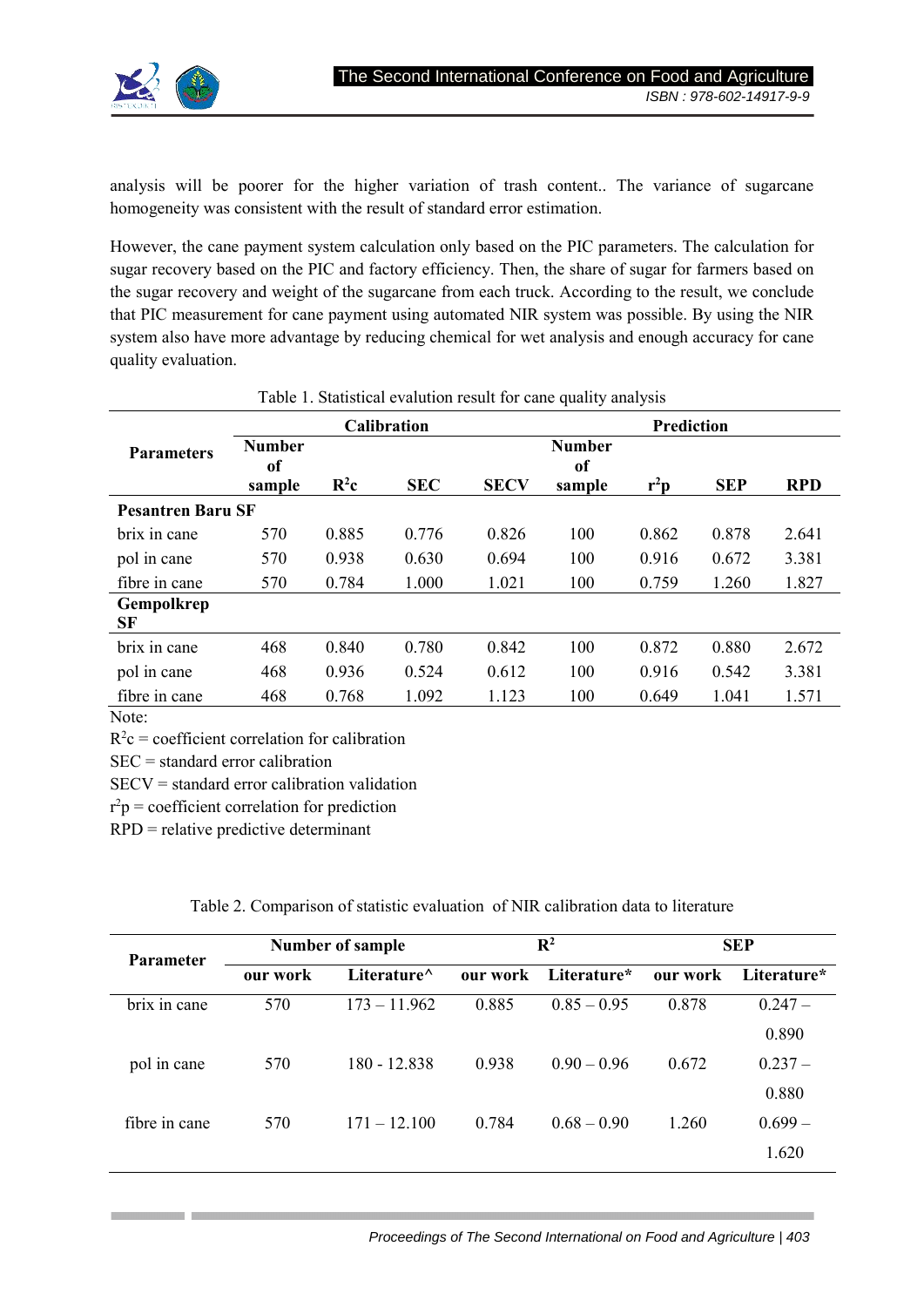

## \*Source: [9,20, 21, 22, 23,24,25,26]



Figure 3. The NIR Predicted vs LAB Analysis for Cane Quality Parameters

# **4. CONCLUSION**

The development of calibration equation of shredded cane quality using NIR was evaluated. An automatic cane analyzer with NIR was shown to be suitable for cane quality determination, especially pol in cane. The coefficient of correlation  $(R^2)$  for pol in cane parameter above 0,9 for tow sugar factory. These result indicate that NIR measurement system can be used to determine cane quality for cane payment system.

### **ACKNOWLEDGEMENTS**

The authors thank to the staff of Pesantren Baru and Gempolkrep Sugar Factory for providing the facility and laboratory. Also thank to all the staff of Indonesian Sugar Research Institute for conducting analysis.

# **REFERENCES**

- [1] Jha, S. N., Narsaiah, K., Jaiswal, P., Bhardwaj, R., Gupta, M., Kumar, R., & Sharma, R. 2014. Nondestructive prediction of maturity of mango using near infrared spectroscopy. Journal of Food Engineering, 124, 152–157.
- [2] Dixit, Y., Casado-Gavalda, M. P., Cama-Moncunill, R., Cama-Moncunill, X., Markiewicz-Keszycka, M., Cullen, P. J. and Sullivan, C. 2017. Developments and Challenges in Online NIR Spectroscopy for Meat Processing. Comprehensive Reviews in Food Science and Food Safety, 16(6), 1172–1187.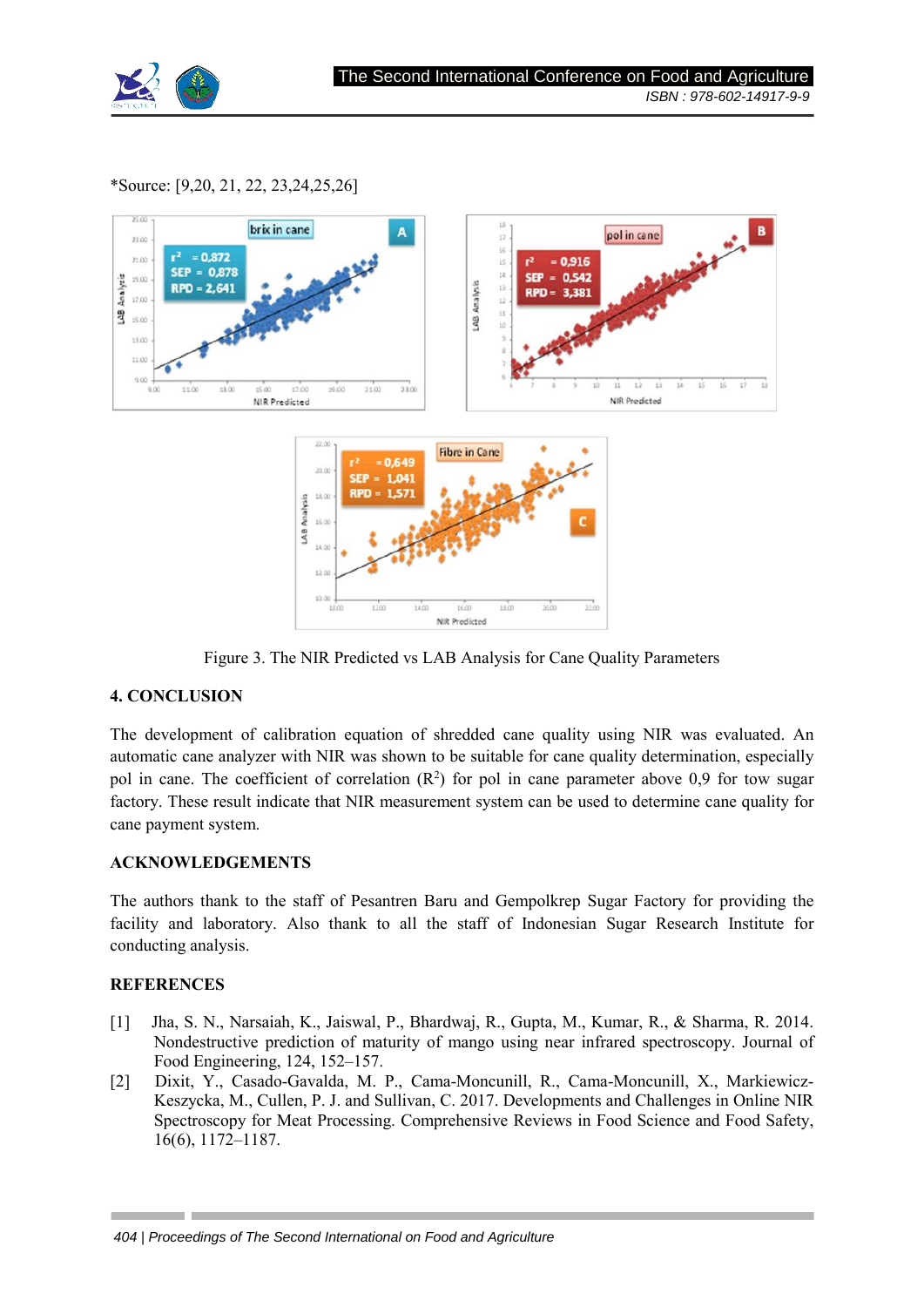

- [3] Samadia,, Wajizaha,S. and Munawar, A.2018. Rapid and Simultaneous Determination of Feed Nutritive Values by Means of Near Infrared Spectroscopy. Tropical Animal Science Journal 41 (2), 121-127
- [4] Schaffler, K. 2001. At-line analysis of shredded cane using a Foss Direct-Light NIR : Preliminary result prior to factory test. Proc. Int. Soc. Sugar Cane Technologist, 24, 147-150
- [5] Nawi, N.M., Chen, G and Jensen, T. 2013 Visible and shortwave near infrared spectroscopy for predicting sugar content of sugarcane based on a cross-sectional scanning method. J. Near Infrared Spectrosc. 21, 289–297.
- [6] Naderi-Boldaji, M., Ghasemi-Varnamkhasti, M., Fazeliyan-Dehkordi, M., Mireei, S.A., Hosseinzadeh, B. 2016. A non-destructive sensing technique for sugarcane quality in term of commercial cane sugar (CCS). In: Proceedings of the third Iranian International NDT Conference, Tehran, Iran.
- [7] Taira, E.; Ueno, M.; Kawamitsu, Y. 2010. Automated quality evaluation system for net and gross sugarcane samples using near infrared spectroscopy. Journal of Near Infrared Spectroscopy, 18, 209-215.
- [8] Taira,E., Ueno, M., Saengprachatanarug,K and Kawamitsu Y. 2013. Direct sugar content analysis for whole stalk sugarcane using a portable near infrared instrument J. Near Infrared Spectrosc. 21, 281-287.
- [9] Taira, E., Ueno,M., Kawanitsu, Y and Tsukayama,Y. 2005. Sugar content and trash measurement for shredded cane using NIR. Proc. Int. Soc. Sugar Cane Technologist, 25, 3-8
- [10] N.Berding and D.H.Marston,. Operational validation of the efficacy of Spectracane™, a highspeed analytical system for sugarcane quality components. 2010. Proceedings of the Australian Society of Sugar Cane Technologists 32, 445–459
- [11] Taira,E. Ueno,M., Furukawa,N., Tasaki,A., Komaki,Y., J.Nagai,J.I., and Saengprachatanarug, K. 2013. Networking system employing near infrared spectroscopy for sugarcane payment in Japan, J. Near Infrared Spectrosc. 21, 477–483.
- [12] Ochola P., Apunda E.O. and Yewa E.O 2015 Evaluation of near infrared spectroscopy for sugarcane quality determination in western kenya *Chemistry and Materials Research Vol.7* 9. 30-36
- [13] Pollock J.S, O'Hara I.M and Griffin K.G. 2007 Aligning the drivers in the value chain a new cane payment system for Mackay Sugar. Proceedings of the Australian Society of Sugar Cane Technologists 29, 1–8.
- [14] Schaffler K.J., Loubser L.C. and Bamber T 2003 On-Line analysis of quality parameters in consignments of shredded cane by near infrared spectroscopy (Nir). Proceeding South Africa Sugar Technology Association 77, 51-62
- [15] Anon. ICUMSA GS5/7. 1994
- [16] Cen, H. and He.Y. 2007 Theory and application of near infrared reflectance spectroscopy in determination of food quality. Trends in Food Science and Technology 18,72-83.
- [17] Naes,T., Isaksson,T., Fearn and Davies,K. 2004 A user-friendly guide to multivariate calibration and classification. Charlton, Chichester, UK: NIR Publications.
- [18] Rinnan,A. Berg, F.V.D. and Engelsen,E.B. 2009 Review of the most common pre-processing techniques for near infrared spectra. Trends in Analytical Chemistry 28,1201-1222.
- [19] Williams, P.C. 2001 Near-infrared technology: In the [16]agricultural and food industries. In P. Williams, & K. Norris (Eds.), (2nd ed.). American Association of Cereal Chemists. (pp. 296) St. Paul, Minn., USA: American Association of Cereal Chemists.
- [20] Madsen, L.R. 11, White, B.E. and Rein, P.W. 2003. Evaluation of a near infrared spectrometer for the direct analysis of sugar cane. Proc. American Society of Sugar Cane Technologists, 23, 80-92.
- [21] Henderson, C. 2013. JEFFCO Infra Cana II Calibration Data Collection and Development Trial at Mon Desert Alma, Mauritius May to December 2012.